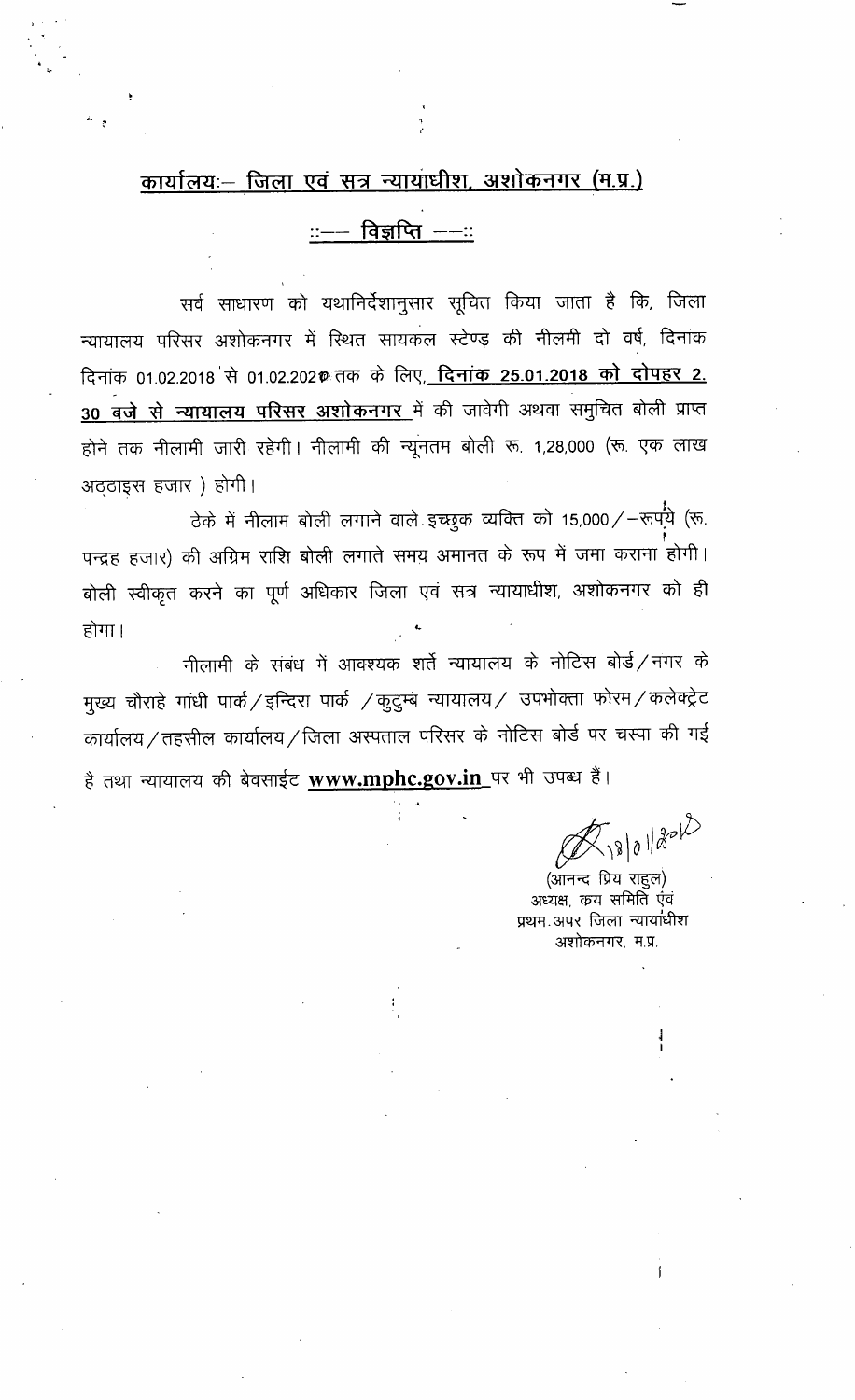## कार्यालयः – जिला एवं सत्र न्यायाधीश, अशोकनगर (म.प्र.)

<u>:: ...साईकिल स्टेण्ड के ठेके संबंध में शर्तें... ::</u>

जिला न्यायालय परिसर अशोकनगर में स्थित साईकिल स्टेण्ड़ का ठेका  $1<sub>1</sub>$ दिनांक 01.02.2018 से 01.02.2020 तक दो वर्ष की अवधि के लिए होगा। ठेके में नीलाम बोली लगाने वाले इच्छुक व्यक्ति को 30,000/-रूपये (रू.  $\overline{2}$ . तीस हजार) की अग्रिम राशि बोली लंगाते समय अमानत के रूप में जमा कराना होगी। बोली स्वीकृत होने पर नीलामी बोली की आधी राशि कार्यालय में अमानत 3. की राशि को समायोजित कर तत्काल जमा कराना होगी एवं रसीद प्राप्त करना होगी। शेष आधी राशि 06 माह में जमा कराना होगी। राशि जमा न होने की दशा में ठेके की अमानत राशि राजसात हो जावेगी।

सायकल स्टेण्ड का समय प्रातः 9.00 बजे से संध्या 6.00 बजे तक रहेगा। 4. न्यायालीन कर्मचारीगण साईकिल स्टेण्ड के शुल्क से मुक्त रहेंगे। 5. अभिभाषकगण, पिटिसन राईटर द्वारा स्टेण्ड़ पर वाहन रखे जाने पर प्रतिमाह निम्नानुसार शुल्क वसूल किया जाएगा :-

| 01           | । कार                   | $ 50/$ – रूपये प्रतिमाह      |
|--------------|-------------------------|------------------------------|
|              | √02 ∣स्कूटर∕ मोटर सायकल | $ 25$ / $-$ रूपये प्रतिमाह   |
| $ 03\rangle$ | साईकल                   | $ 15\angle$ — रूपये प्रतिमाह |

न्यायालय परिसर में सामान्य-जन द्वारा साईकिल स्टेण्ड पर वाहन रखने 6. पर ठेकेदार द्वारा कूपन दिया जाएगा। किसी भी वाहन के गुम होने पर उसका उत्तर दायित्व ठेकेदार का होगा।

स्वच्छता का भी ठेकेदार को ध्यान रखना होगा, जिस हेतु वाहन स्टेण्ड पर 6. डस्टबिन आदि की व्यवस्था करना होगी।

कार्यालय द्वारा निर्धारित स्थल पर ही वाहन रखे जाना अनिवार्य होगा तथा  $\overline{7}$ . अन्य स्थल पर वाहन रखे पाए जाने पर ठेका निरस्त कर दिया जावेगा।

ठेकेदार द्वारा उपरोक्त शर्तो का पालन अनिवार्य रूप से करना होगा। किसी भी शर्त का उल्लंघन होने की दशा में ठेका निरस्त कर दिया ज़ावेगा एवं ठेके की